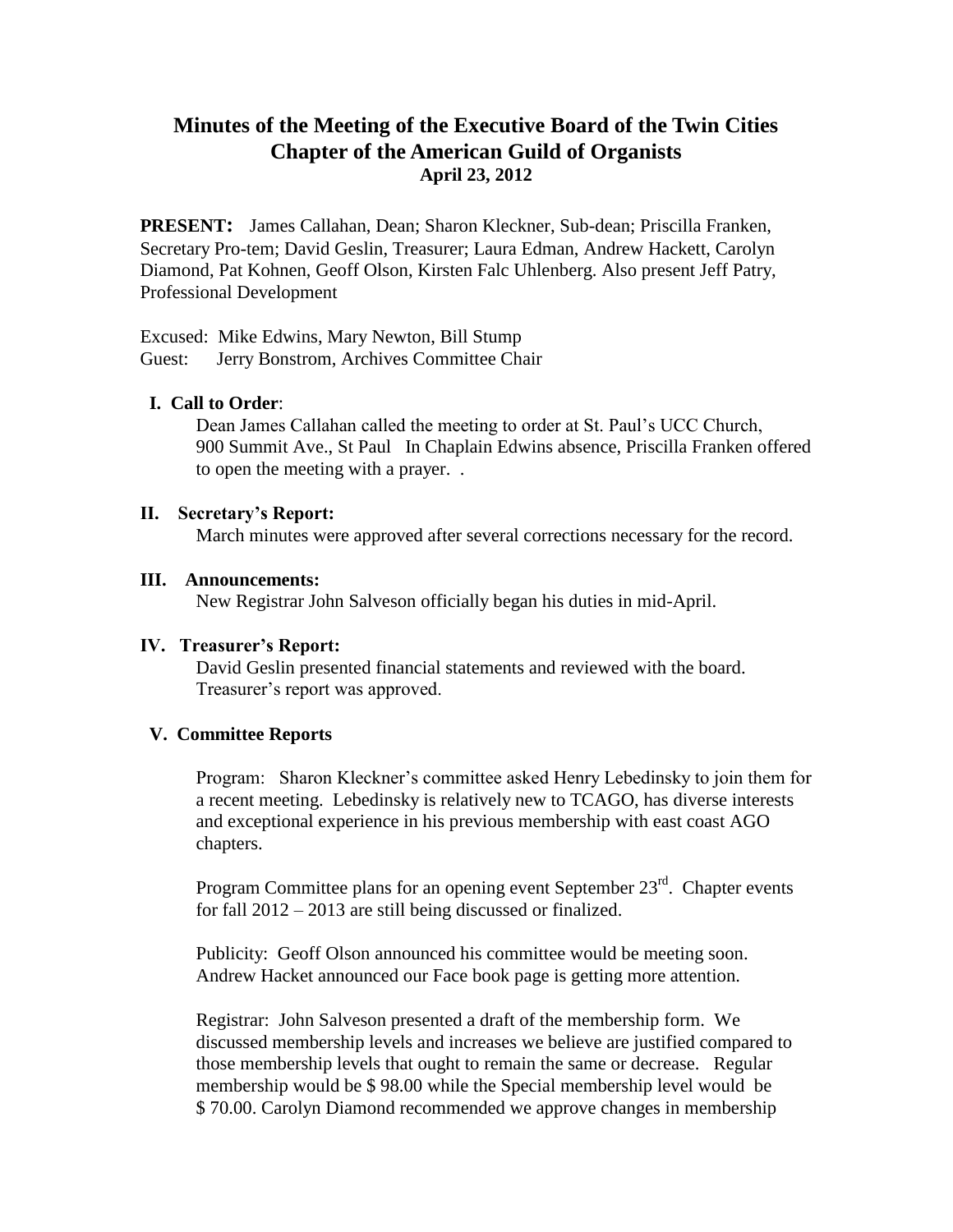levels. All were in favor except for one opposed.

Development: Carolyn Diamond proposed that the cost of funding free student memberships be a regular budget item rather than raising funds for this cost. Other members expressed different views. A decision will be made when developing next year's budget.

Professional Concerns: Jeff Patry's committee approved an increase in organist – church musician guidelines at 3 % for all categories. Wedding and funeral fees will be the same. His committee also revamped the substitution professional information form and presented a draft to the board. Substitutes will be identified according to quadrants of the twin cities and suburbs.

Competition: Laura Edman announced 3 outstanding students competed April  $21^{st}$ First place winner, Alexis VanZalen is a student of Kathy Handford. Second place winner, Karl Robson is student of Cathy Rodland's.

Special projects: Andrew Hackett announced that Phil Asgian submitted a project for review and funding.

Hospitality: Committee chair assisted at student competition in April.

Archives: Jerry Bonstrom's committee met to discuss policy concerning access to and retrieval of archived documents and diaries now kept in a private, secure storage room located in Westminster Church. After discussion Dean Callahan suggested the committee present the board with recommendations concerning a formal policy on accessing chapter historical documents.

### **VI. Election matters**

Dean Callahan presented us with a timeline to complete steps to vote for board positions and new board members. John Salveson revised the 2012 ballot form. Priscilla Franken will obtain the bio briefs on board candidates and coordinate the final steps with Registrar John Salveson. .

### **VII. End of season event**

Sharon Kleckner is putting the final pieces together for a June 11<sup>th</sup> members' charter boat excursion at Harriett Island. .

### **VIII. Adjournment**

Carolyn Diamond moved to adjourn. Sharon Kleckner seconded. Next board meeting at Dave Geslin's office in Wayzata, May 21<sup>st</sup> 6:30 p.m.

Respectfully submitted, Priscilla Franken, Secretary pro-tem